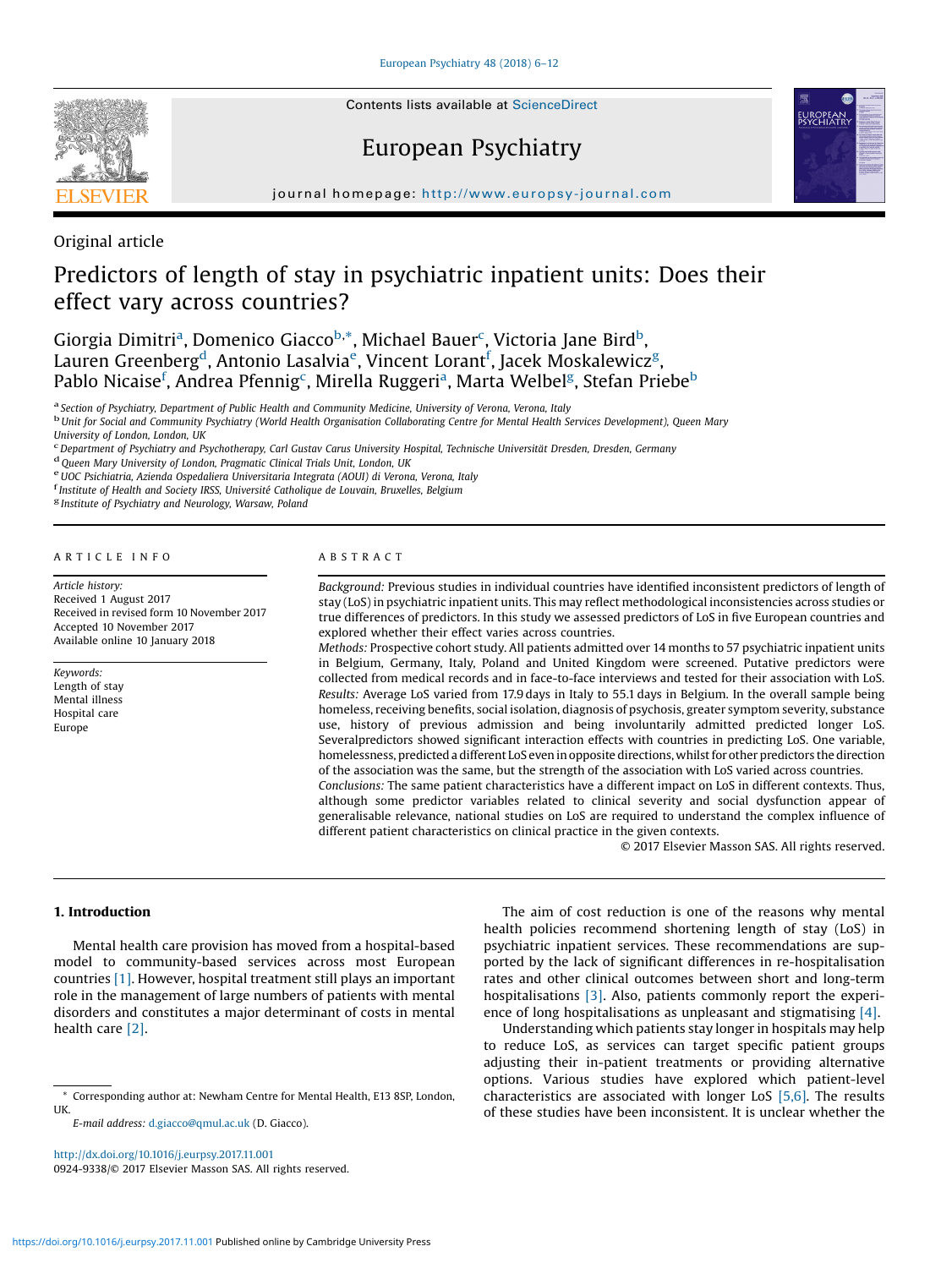different results of studies reflect true differences in the predictive value of patient characteristics across different regions and countries, or whether they are due to methodological inconsistencies in data collection and analyses across studies.

For example, some studies have identified psychotic disorders as associated with a longer LoS [\[5,7,8\]](#page-5-0) compared to other mental disorders, whilst others have found that people with affective disorders have longer LoS than people with other diagnoses [\[9\].](#page-5-0)

More severe clinical conditions are usually associated with longer LoS [\[5,10](#page-5-0)–12]. However, different studies have considered different indicators of severity, such as symptom levels (measured on different instruments) [\[11,12\]](#page-5-0), type of admission (voluntary or involuntary) [\[13\],](#page-5-0) and risk to self and others [\[14,15\].](#page-5-0)

Similarly to clinical severity, poor social functioning [16–[27\]](#page-5-0) is a widely accepted predictor of longer LoS, although it is inconsistently measured across studies. A number of indicators were found to be associated with longer LoS, such as lack of family support [\[16](#page-5-0)– [19\],](#page-5-0) social isolation [\[20,21\],](#page-6-0) homelessness [\[22](#page-6-0)–24], and unemployment [\[25](#page-6-0)–27].

A central problem of the current evidence is that all of the studies in the field have been conducted within one individual country (most often in the United States), with inconsistent findings reported in different countries.

To address the question as to whether different results of studies on predictors of LoS reflect true differences or methodological inconsistencies, we conducted a study across five countries (i.e. Belgium, Germany, Italy, Poland, United Kingdom [UK]), assessing more than 1000 patients in each country with a consistent methodology. The large sample size allowed for the statistical testing of interaction effects of predictor variables with countries, i.e. whether the predictive value of a given predictor variable was similar or significantly different across countries.

Specifically, we addressed the following research questions: a) which patient characteristics are associated with longer LoS in a large sample of in-patients across different European countries? b) is the predictive value of the identified predictor variables consistent or different across countries?

# 2. Methods

## 2.1. Study design and participants

This is a prospective study, carried out in hospitals in five European countries. It is part of the COFI project (COmparing policy framework, structure, effectiveness and cost-effectiveness of Functional and Integrated systems of mental health care), funded by the European Commission Framework Programme 7 [\[28\]](#page-6-0). COFI was conducted in Belgium, Germany, Italy, Poland and the UK. These countries differ in the number of psychiatric beds per population, and in funding systems, type of provider organisations, and governance arrangements for mental health services. Hence, the study explored predictors of LoS across national contexts with differences in several characteristics that may influence LoS in in-patient treatment.

The sample size calculation was estimated in order to enable us to capture a 5% difference in re-hospitalisation rates within one year from an index hospital admission according to the primary research question of the COFI study [\[28\]](#page-6-0). We calculated a target sample size of 6000 patients overall, with on average 1200 patients per country [\[28\]](#page-6-0)

Based on different expected numbers of hospital admissions per country within the recruitment period, we included a different number of hospitals in each country. Hospitals were purposively selected considering the characteristics of the area (rural or urban and high or low population density) and the organisation of care across hospital and community services (with or without personal continuity) [\[28\]](#page-6-0).

The inclusion criteria were: 18 years of age or older; International Classification of Disease-10 [\[29\]](#page-6-0) diagnosis of psychotic disorder (F20–29), affective disorder (F30–39) or anxiety/somatisation disorder (F40–49); being hospitalised in a general adult psychiatric inpatient unit; sufficient command of the language of the host country to provide written informed consent and understand the questions in the research interviews; mental capacity to provide informed consent. Exclusion criteria were: diagnosis of organic brain disorders and/or severe cognitive impairment affecting the ability to provide information on the study instruments.

### 2.2. Ethical approval

Ethical approval was obtained in all five participating countries. Belgium: Comité d'Ethique hospitalo-facultaire des Cliniques St-Luc; Germany: Ethical Board, Technische Universität Dresden; Italy: Comitati Etici per la sperimentazione clinica (CESC) delle provincie di Verona, Rovigo, Vicenza, Treviso, Padova; Poland: Komisja Bioetyczna przy Instytucie Psychiatrii i Neurologii w Warszawie; and UK: National Research Ethics Committee North East—Newcastle & North Tyneside (ref: 14/NE/1017).

#### 2.3. Procedures

Every patient admitted in psychiatric wards of 57 hospitals (10 in Belgium, 4 in Germany, 14 in Italy, 6 in Poland, 23 in UK) was screened between 1 st October 2014 and 31 st December 2015. All eligible patients were approached by study researchers for the first assessment within two days from the hospital admission. One of the researchers discussed the study with the patients in detail and obtained written informed consent.

Data on socio-demographic characteristics, social situation, and formal status of admission were obtained through initial face-toface interviews. Other information was collected by clinical records: psychiatric and non-psychiatric diagnoses (according to ICD-10) at admission and at discharge, severity of illness (evaluated by Clinical Global Impression Scale, CGI) [\[30\]](#page-6-0) and LoS.

#### 2.4. Measures

## 2.4.1. Outcome variable

The outcome variable was LoS, which was defined as number of nights spent in the psychiatric wards of a hospital. For several reasons, the number of included hospitals per country varied. Whilst this resulted in differing sample sizes per hospital, we had a substantial number of patients (i.e. >1000) in each country and therefore decided to analyse on country level.

#### 2.4.2. Predictors

We selected putative predictor variables based on the existing literature [5–[27\]](#page-5-0): age, gender, marital status, migrant status, education, homelessness, living alone, unemployment, receiving benefits, diagnosis of psychotic disorder, comorbid diagnosis of substance misuse, severity of symptoms (Clinical Global Impression score–CGI), first admission versus repeat admission, and legal status, i.e. voluntary versus involuntary admission. Social isolation was assessed by asking patients whether they had met a friend in the previous week and whether they had anyone they would call a close friend.

### 2.5. Statistical analysis

Descriptive statistics, i.e. mean, standard deviation and median were calculated for LoS. For the other socio-demographic variables, mean and standard deviation or frequencies were used as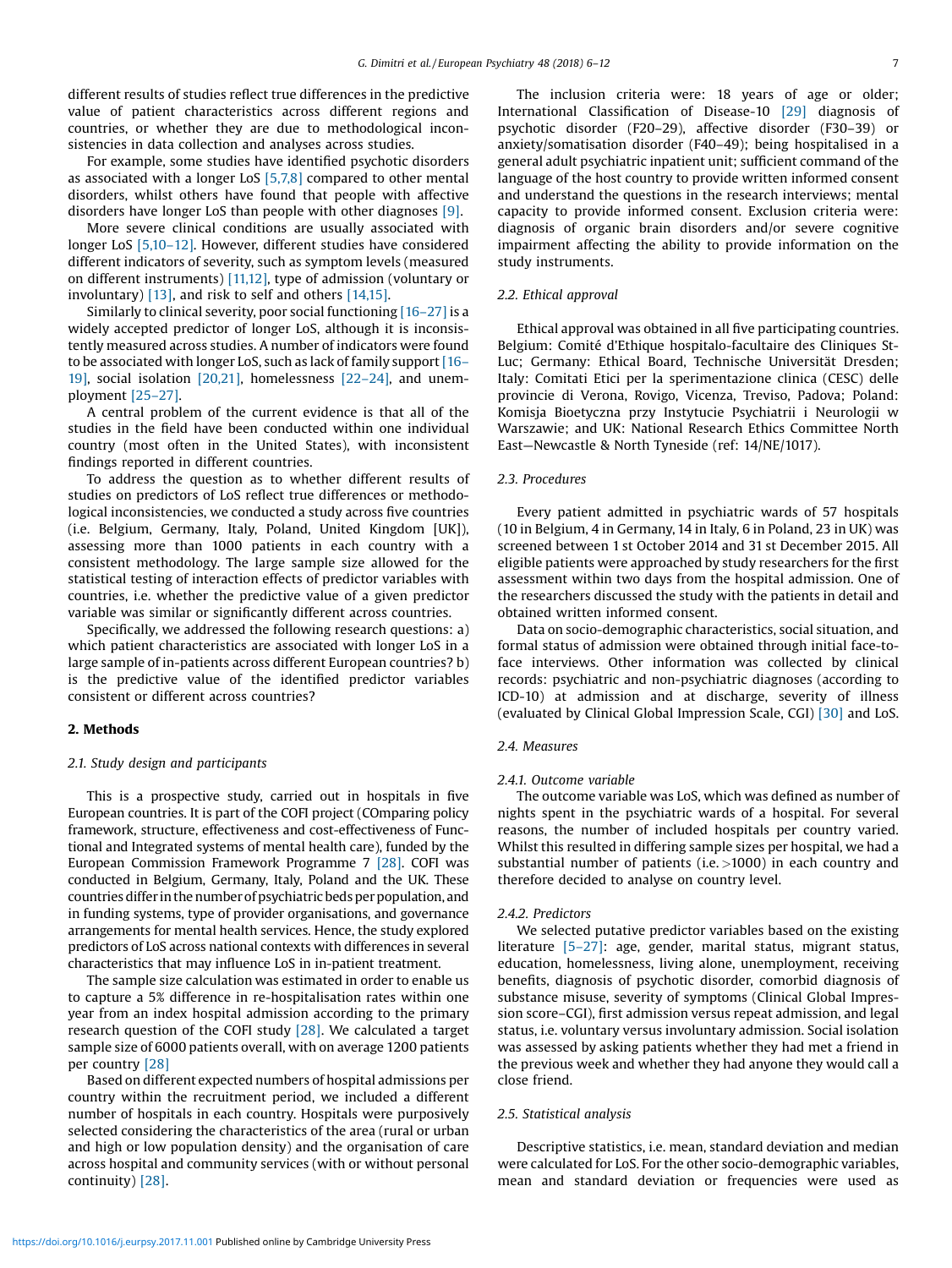appropriate. Missing data for LoS were 0.2% (20 out of 7302 cases). We imputed missing cases using average values per country.

Associations between individual patient-level variables and LoS were tested using mixed effects linear regression models with a random intercept for hospital.

We used parametric tests, despite the dependent variable (length of stay) being non-normally distributed. For studies with a large sample size, the robustness of parametric tests to deviation from normality is high and they are a more conservative option to detect differences [\[31\]](#page-6-0).

Each variable with a univariable association with LoS that was significant at  $p < 10$  level was then simultaneously entered into a mixed effect multivariable regression model. The multivariable model was adjusted for country effects as a fixed factor. To test the goodness of fit of the multivariable model, we conducted a likelihood ratio test comparing the fitted model to the null model. Following this, we estimated mean and standard deviation for LoS in each country, adjusted for significant predictors in the multivariable model.

In a second step, we fitted an interaction term between any variable showing a significant association in the multivariable model ( $p < .05$ ) with LoS and country, adjusted for all other significant predictors, including a random intercept for hospital. We estimated descriptive statistics (mean and standard deviation) of LoS from this model for each dichotomous variable, overall and by country.

We calculated descriptive statistics (mean and standard deviation) of LoS for each country for any dichotomous variable which was associated with LoS of stay in the multivariable model,

# adjusted for significant predictors within the model and country effects.

We also then performed pairwise comparisons between countries, adopting a more strict criterion for significance  $(p < .01)$  in order to reduce the effect of multiple testing.

The statistical analyses were conducted using STATA version 14.0 [\[32\]](#page-6-0).

# 3. Results

# 3.1. Sample characteristics

The socio-demographic and clinical characteristics of the total sample and of participants in each country are shown in Table 1.

Overall, 7302 patients were recruited in the study: 1043 in Belgium,1061 in Germany,1118 in Italy,1374 in Poland, and 2706 in the UK.

# 3.2. Length of stay

The average LoS in the total sample was 39.4 days (standard deviation, SD 49.7). Patients in Belgium had the longest LoS (mean 55.1 standard deviation 62.4, median 24), while patients in Italy had the shortest LoS (mean 17.9, SD 16.6, median 14). Germany, Poland and the UK had average values in between Belgium and Italy: 37.0 days (SD 29.2, median 29), and 33.4 days (SD 28.1, median 26) and 46.2 days (SD 63.0, median 25) respectively, as shown in Table 1.

#### Table 1

Socio-demographic and clinical characteristics of the sample<sup>a</sup>.

|                                             | Total Sample (n 7302) | Belgium (n 1043) | Germany (n 1061) | Italy (n 1118) | Poland (n 1374) | United Kingdom (n 2706) |
|---------------------------------------------|-----------------------|------------------|------------------|----------------|-----------------|-------------------------|
| Age, mean (SD)                              | 42.4 (14.3)           | 43.3 (14.3)      | 41.3(14.9)       | 47.1 (14.0)    | 42.3(14.8)      | 40.6(13.5)              |
| Gender, male, N (%)                         | 3811 (52.2)           | 450 (43.1)       | 558 (52.6)       | 547 (48.9)     | 674 (49.1)      | 1582 (58.5)             |
| Partnership status, married, N (%)          | 1529 (20.9)           | 207 (19.8)       | 159(15.0)        | 330 (29.5)     | 392 (28.5)      | 441 (16.3)              |
| Born in the same country, yes, $N$ (%)      | 6298 (86.3)           | 911 (87.3)       | 910 (85.8)       | 980 (87.7)     | 1353 (98.5)     | 2144 (79.2)             |
| Education level:                            |                       |                  |                  |                |                 |                         |
| Primary school, N (%)                       | 1259 (17.2)           | 205(19.7)        | 198 (18.7)       | 102(9.1)       | 457 (33.3)      | 297 (11.0)              |
| Secondary school, N (%)                     | 2983(40.9)            | 498 (47.8)       | 376 (35.5)       | 481 (43.1)     | 583 (42.4)      | 1045 (38.6)             |
| Further education, N (%)                    | 2907 (39.8)           | 280 (26.9)       | 464 (43.8)       | 524 (46.9)     | 329 (23.9)      | 1310 (48.4)             |
| Other, $N$ $(\%)$                           | 71(1.0)               | 29(2.8)          | 16(1.5)          | 4(0.4)         | 2(0.2)          | 20(0.7)                 |
| Unknown, N (%)                              | 45(0.6)               | 12(1.2)          | 5(0.5)           | 4(0.4)         | 2(0.2)          | 22(0.8)                 |
| Accommodation:                              |                       |                  |                  |                |                 |                         |
| Homeless, N (%)                             | 358 (4.9)             | 48 (4.6)         | 41(3.9)          | 7(0.6)         | 36(2.6)         | 226 (8.4)               |
| Living situation:                           |                       |                  |                  |                |                 |                         |
| Living alone, $N$ $(\%)$                    | 2648 (36.5)           | 383 (36.7)       | 517 (48.7)       | 259(23.2)      | 287(21.1)       | 1202 (45.0)             |
| Employment:                                 |                       |                  |                  |                |                 |                         |
| Unemployed, N (%)                           | 3201 (43.8)           | 385 (36.9)       | 276 (26.0)       | 305 (27.3)     | 614 (44.7)      | 1621 (59.9)             |
| Paid employment, N (%)                      | 1993 (27.3)           | 232 (22.2)       | 344 (32.4)       | 347 (31.1)     | 451 (32.8)      | 619 (22.9)              |
| Voluntary employment, N (%)                 | 95(1.3)               | 4(0.4)           | 8(0.8)           | 13(1.2)        | 3(0.2)          | 67(2.5)                 |
| Sheltered employment, N (%)                 | 75(1.0)               | 13(1,2)          | 18(1.7)          | 42(3.8)        | 2(0.1)          | 0(0)                    |
| Student, n (%)                              | 384 (5.3)             | 63(6.0)          | 122(11.5)        | 29(2.6)        | 60(4.4)         | 110(4.1)                |
| Housewife/husband, N (%)                    | 261(3.6)              | 80(7.7)          | 8(0.8)           | 81(7.2)        | 41(3.0)         | 51(1.9)                 |
| Retired, N (%)                              | 928 (12.7)            | 96(9.2)          | 221 (20.8)       | 274 (24.5)     | 182 (13.2)      | 155(5.7)                |
| Other, $N$ $(\%)$                           | 338(4.6)              | 169 (16.2)       | 58 (5.5)         | 23(2.1)        | 17(1.2)         | 71(2.6)                 |
| Unknown, N (%)                              | 25(0.3)               | 1(0.1)           | 6(0.6)           | 3(0.3)         | 4(0.3)          | 11(0.4)                 |
| Receiving benefits, yes, N (%)              | 3863 (52.9)           | 652 (62.6)       | 419 (39.5)       | 337 (30.2)     | 630 (45.8)      | 1825 (67.5)             |
| Having met friend, yes, N (%)               | 4368 (59.8)           | 610 (58.5)       | 625 (58.9)       | 614 (54.9)     | 940 (68.4)      | 1579 (58.4)             |
| Have a close friend, yes, N (%)             | 5213 (71.4)           | 703 (67.4)       | 827 (77.9)       | 687 (61.4)     | 1032 (75.1)     | 1964 (72.6)             |
| Diagnosis at admission:                     |                       |                  |                  |                |                 |                         |
| $F2, N({\%})$                               | 2991 (40.9)           | 328 (31.5)       | 347 (32.7)       | 425 (38.0)     | 737 (53.6)      | 1154 (42.6)             |
| F3, N $(%)$                                 | 3598 (49.3)           | 606 (58.1)       | 675 (63.6)       | 541 (48.4)     | 407 (29.6)      | 1369 (50.6)             |
| $F4, N({\%})$                               | 1337 (18.3)           | 211 (20.2)       | 278 (26.2)       | 157(14.0)      | 264 (19.2)      | 427 (15.8)              |
| Substance misuse, yes, N (%)                | 1188 (16.3)           | 193 (18.5)       | 364 (34.3)       | 45(4.0)        | 195 (14.2)      | 391 (14.4)              |
| First admission, yes, N (%)                 | 2435 (33.4)           | 366 (35.1)       | 355 (33.5)       | 342 (30.6)     | 460 (33.5)      | 912 (33.7)              |
| Voluntary admission, yes, N (%)             | 5667 (77.6)           | 869 (83.5)       | 987 (93.0)       | 1023 (91.5)    | 1238 (90.1)     | 1550 (57.3)             |
| Integrated system, yes, N (%)               | 2566 (35.2)           | 483 (46.5)       | 216 (20.4)       | 368 (32.9)     | 405(29.5)       | 1094 (40.4)             |
| Clinical Global Impression score, mean (SD) | 4.3(1.2)              | 3.2(0.9)         | 4.8(0.9)         | 4.6(0.8)       | 4.2(1.0)        | 4.4(1.4)                |
| Length of stay, mean (SD)                   | 39.4 (49.7)           | 55.1 (62.4)      | 37.0 (29.2)      | 17.9 (16.6)    | 33.4 (28.1)     | 46.2(63.0)              |

<sup>a</sup> Descriptive statistics were calculated only on available data, excluding missing cases.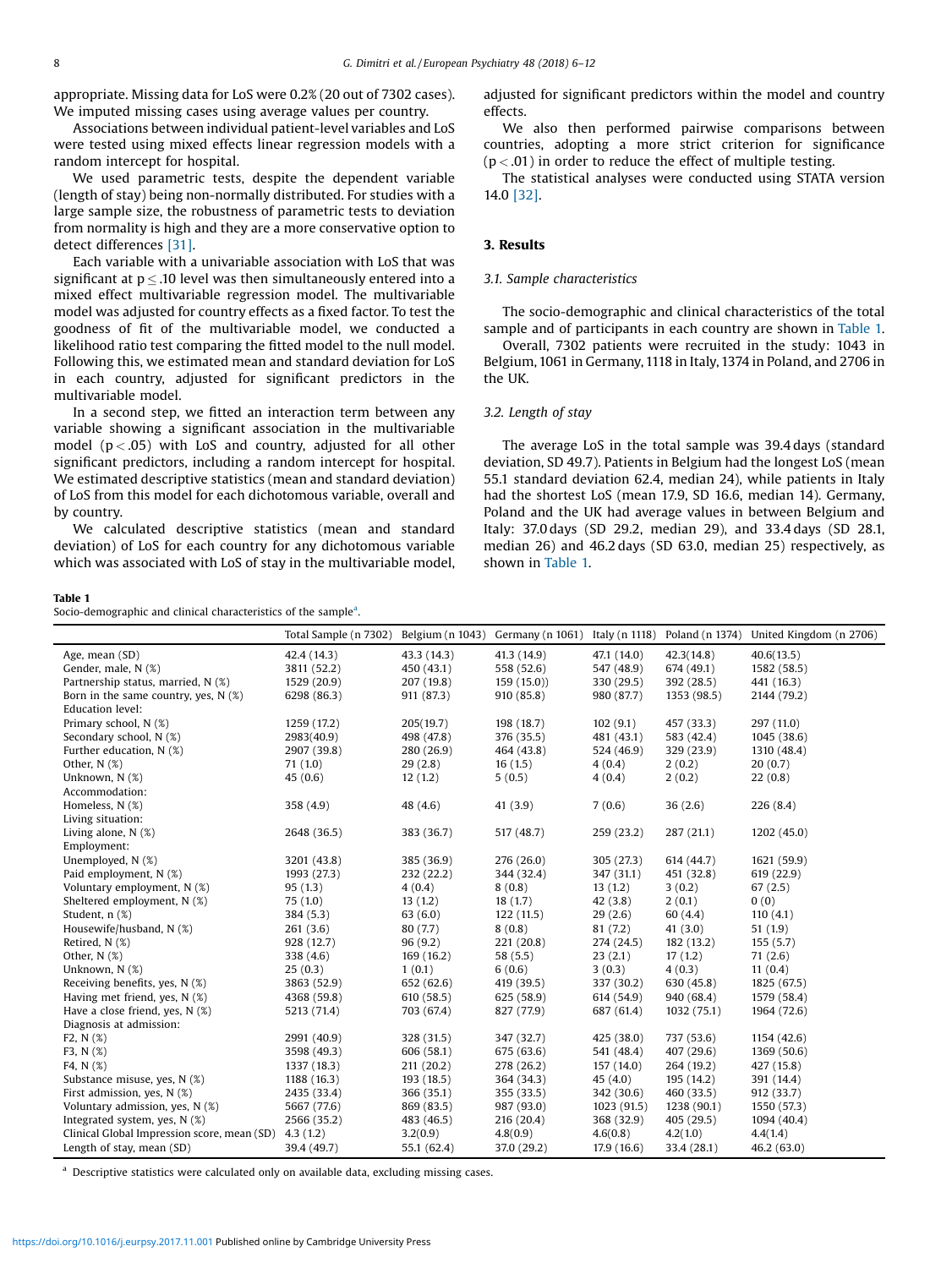# 3.3. Predictor variables

Among tested predictors, twelve of them were entered in the multivariable mixed linear regression to test their association with LoS. Table 2 represents the results of the regression analysis.

In univariable associations, age, gender and migrant status did not show an association at  $p < 0.10$  level with LoS. Thus, they were excluded from the subsequent multivariable model. Out of the 12 variables tested in the multivariable model, three indicators of social disadvantage (being homeless, receiving benefits and no contacts with friends in the week before admission) and five indicators of clinical severity (higher CGI score, having a diagnosis of psychotic disorder, having a substance use disorder in comorbidity, history of previous admissions and involuntary legal status) showed a significant association with a longer LoS. The likelihood ratio statistic was 133.2 (distributed chi-squared) &  $p < .00001$ , indicating that the fitted model fits significantly better than the null model.

When the means and standard deviations of LoS in each country were adjusted for the influence of all predictor variables that were significant in the multivariable model, the differences between countries slightly changed: Belgium 56.4 days (SD 11.0), Germany 37.4 (SD 10.5), Italy 18.9 (SD 10.4), Poland 30.9 (11.8) and United Kingdom 46.9 (13.9). The differences remained statistically significant ( $p < 0.001$ ).

# 3.4. Interaction effects of predictor variables and countries

Significant interaction effects within country in predicting LoS were found for all these predictors. Thus, their predictive value for LoS was not equal across all five countries. To clarify the differences in the strength of the association of these predictors with LoS in each individual country, [Table](#page-4-0) 3 shows the LoS on a country level for each group of patients with different predictor variables. It also presents pairwise comparisons of interactions.

Major differences in length of stay across different countries for patient groups, with the identified variables, were found. One variable, i.e. homelessness, predicted LoS in opposite directions in different countries. Compared to other patients, homeless patients had a higher LoS in hospitals in Belgium, United Kingdom and Italy, similar LoS in hospitals in Poland, and lower LoS in Germany.

In the other cases the direction of the association was the same, but the extent of the explained difference in LoS was different.

For example, LoS for patients at their first admission was 19 days shorter in the UK, whilst in the other countries the difference of mean LoS of first-admitted patients with those who had already been admitted was equal to (in Belgium) or less than 10 days. Similarly, patients who were involuntarily admitted stayed in hospitals in the UK for 23 days more than those who were voluntarily admitted whilst the difference was less than 10 days in the other countries.

# 4. Discussion

# 4.1. Main results

Across a large sample of inpatients in different European countries, several variables can be identified that independently predict LoS. Patients with social disadvantages (being homeless, receiving benefits and no contacts with friends in the week before admission) and higher clinical severity (higher CGI score, having a diagnosis of psychotic disorder, having a substance use disorder in comorbidity, history of previous admissions and involuntary legal status) have a longer LoS. However, the specific impact of these predictors on LoS varies substantially across countries. One variable, homelessness, predicts a different LoS even in opposite directions, whilst for other predictors the direction of the association is the same, but the predictive values of patient-level characteristics are significantly different. After adjusting the mean LoS for significant predictor variables, the differences between countries remain substantial and significant.

## 4.2. Strengths and limitations

Strengths of this study are that more than 1000 patients were included in each of five countries with different service organisations and socio-cultural environments, and that a consistent methodology was used across all 57 participating hospitals. The high number of patients allowed us to test a comprehensive set of putative predictor variables as identified by the available evidence in one multivariable model. All hospitalised patients were approached within a few days of admission which may have

#### Table 2

Mixed linear regression model testing associations of predictors with length of stay.

| Variables                                  |            | Univariable linear regression |             |         |           | Multivariable linear regression* |             |         |
|--------------------------------------------|------------|-------------------------------|-------------|---------|-----------|----------------------------------|-------------|---------|
|                                            | β          | CI                            |             | P       | B         | <b>CI</b>                        |             | р       |
|                                            |            | Lower bound                   | Upper Bound |         |           | Lower Bound                      | Upper Bound |         |
| Gender                                     | 1.305      | $-0.94$                       | 3.552       | .255    |           |                                  |             |         |
| Age at interview                           | .035       | $-.044$                       | .114        | .385    |           |                                  |             |         |
| Married                                    | 6.530      | 3.971                         | 9.089       | < .001  | 2.145     | $-.625$                          | 4.914       | 0.129   |
| Tertiary or further education <sup>a</sup> | $-1.64698$ | $-3.966$                      | 0.674       | .164    |           |                                  |             |         |
| Born in the country                        | $-2.748$   | $-6.130$                      | .634        | .111    |           |                                  |             |         |
| Homeless <sup>b</sup>                      | 10.642     | 5.432                         | 15.751      | < 0.001 | 9.420     | 3.581                            | 15.258      | 0.002   |
| Living alone                               | $-4.633$   | $-6.967$                      | $-2.299$    | < 0.001 | $-1.172$  | $-3.721$                         | 1.377       | 0.367   |
| Paid employment <sup>c</sup>               | $-8.203$   | $-10.705$                     | $-5.700$    | < 0.001 | $-2.645$  | $-5.359$                         | 0.068       | 0.056   |
| Receiving benefits                         | 8.038      | 5.699                         | 10.378      | < 0.001 | 3.257     | 0.649                            | 5.865       | 0.014   |
| Seen friend                                | $-6.543$   | $-8.824$                      | $-4.261$    | < 0.001 | $-4.319$  | $-6.737$                         | $-1.900$    | 0.001   |
| Having a close friend                      | $-4.433$   | $-6.930$                      | $-1.936$    | < 0.001 | 0.087     | $-2.557$                         | 2.730       | 0.949   |
| Clinical Global Impression score           | 7.586      | 6.518                         | 8.653       | < 0.001 | 6.075     | 4.982                            | 7.168       | < 0.001 |
| Substance misuse                           | $-4.147$   | $-7.267$                      | $-1.027$    | .009    | $-6.634$  | $-9.803$                         | $-3.464$    | < 0.001 |
| Diagnosis of Psychosis                     | 14.227     | 11.960                        | 16.493      | < 0.001 | 6.735     | 4.297                            | 9.174       | < 0.001 |
| First admission                            | $-10.512$  | $-12.838$                     | $-8.187$    | < 0.001 | $-6.495$  | $-8.974$                         | $-4.016$    | < 0.001 |
| Voluntary admission                        | $-16.533$  | $-19.430$                     | $-13.636$   | < 0.001 | $-11.337$ | $-14.367$                        | $-8.307$    | < 0.001 |

\*Adjusted for the effect of each country as a dichotomous variable and hospital as random intercept.

Reference category = primary/secondary education.

 $b$  Reference category = not homeless.

Reference category = unpaid employment.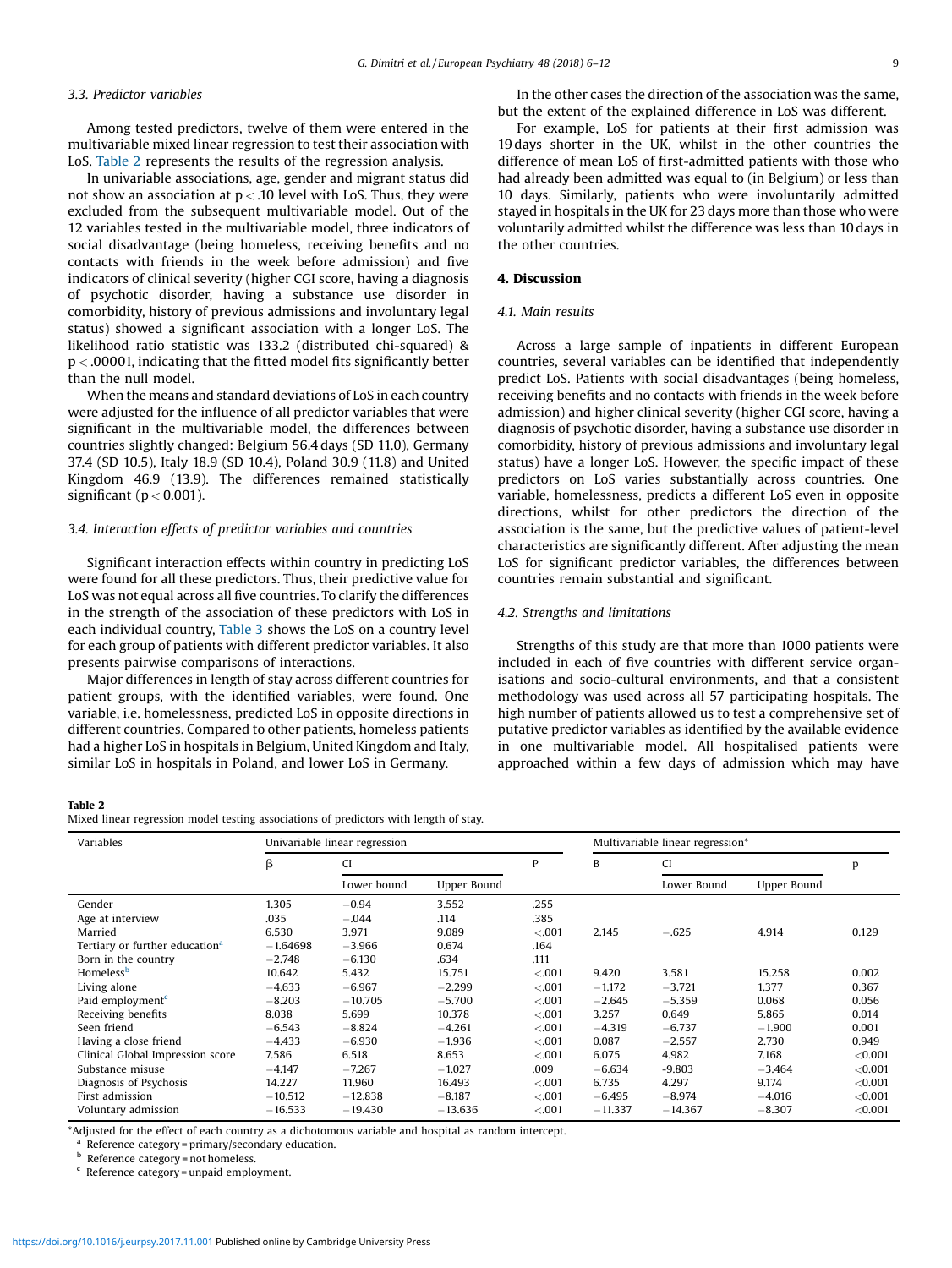<span id="page-4-0"></span>

|                          | ֚֘֝<br>į        |
|--------------------------|-----------------|
|                          | ĺ               |
|                          | i<br>l          |
|                          |                 |
|                          |                 |
|                          | ;               |
|                          | ì               |
|                          | İ<br>ׇ֘֒<br>ׇ֚֘ |
|                          | ׇ֘֝֕֡<br>i<br>l |
|                          | I<br>į          |
| ï<br>$\overline{a}$<br>I | engt<br>i<br>Si |

|                                                                                                       | Total sample |             |                                   | United Kingdom                | Belgium                     |                                           | Germany         |                          | Italy                 |                          | Poland        |                                        |
|-------------------------------------------------------------------------------------------------------|--------------|-------------|-----------------------------------|-------------------------------|-----------------------------|-------------------------------------------|-----------------|--------------------------|-----------------------|--------------------------|---------------|----------------------------------------|
| Not homeless N, LoS mean (SD)                                                                         | 6487         | 38.1 (16.4) | 2304                              | $46.2(13.6)^{a.c.e}$          | 784                         | 54.4 (10.5) <sup>a,c,e</sup>              | 0 <sup>c</sup>  | $37.5(10.1)^{b.c}$       | $\frac{105}{2}$       | $18.9(10.3)^{b.d}$       | 1324          | $30.8(11.7)^{b.d}$                     |
| Homeless N, LoS mean (SD)                                                                             |              | 54.2 (22.6) |                                   | $54.9(15.0)^{a.c.c}$          | $\ddot{1}$                  | $-92.7(9.1)^{a.c.e}$                      | $\frac{8}{2}$   | $(1.8)(10.1)^{b}$        | $\overline{5}$        | $23.6(14.4)^{b.6}$       | $\frac{3}{4}$ | $(9.9)^{b}$                            |
| Not on benefits N, LoS, mean (SD)                                                                     | 3236         | 32.1 (15.5) |                                   | (13.7)                        | 320                         | 54.7'                                     | 604             | 5.2(                     |                       | $18.4(9.6)$ <sup>d</sup> |               | .74(11.4)                              |
| Benefits N, LoS mean (SD)                                                                             | 3522         | 45.2 (16.9) |                                   | 51.4(14.7)                    |                             | 123<br>56.7                               | 403             | 40.8                     |                       | (1.0)                    |               |                                        |
| Not seen friend N, LoS, mean (SD)                                                                     | 2667         | 42.6 (19.3) |                                   | 52.5 (15.0)                   |                             | (3.1)                                     | $\frac{11}{11}$ | $\frac{13}{1}$<br>39.1   |                       | (9.3)(10.9)              |               | 34.9 (10.7)<br>33.0 (10.0)             |
| Seen friend N, LoS, mean (SD)                                                                         | 409          | 36.6 (15.8) | 207<br>822<br>1685<br>1485<br>141 | 43.1 (14.0)                   |                             | $\frac{13}{2}$<br>64.7 (<br>50.6 (        |                 | 36.5 (10.4)              |                       | 18.3(10.1)               |               | (12.2)<br>0.65                         |
| No substance misuse N, LoS, mean (SD)                                                                 | 5651         | 39.2 (17.8) |                                   | 47.1 (14.7)                   |                             | 117<br>58.8(                              | 666             | 39.4 (10.7)              |                       | (8.8)(10.9)              |               | 31.6 (11.4)                            |
| Substance misuse N, LoS, mean (SD)                                                                    | 107          | 37.4 (15.6) | 366                               | 46.2 (15.4)                   |                             |                                           |                 | 32.8 (12.3               |                       | 18.2(9.2)                |               | 26.8 (11.4)<br>25.7 (9.6) <sup>d</sup> |
| Other diagnosis N, LoS, mean (SD)                                                                     | 3992         | 33.6 (14.2) | 1446<br>1051<br>1650              | $36.6(12.4)^{a.c.e}$          | 5 3 3 3 3 4 5 5 6 7 6 7 6 7 | 44.3 (11.3)<br>49.8 (10.4) <sup>a,c</sup> | 341<br>882      | $36.8(8.8)^{b,d}$        | <b>ESSE ESSE ESSE</b> | $18.0(8.4)$ b.d          | 7343328888557 |                                        |
| Diagnosis of psychosis N, LoS, mean (SD)                                                              | 2766         | 46.9 (19.7) |                                   | $61.7(12.4)$ <sup>a.c.e</sup> |                             | 58.6(10.3) <sup>a</sup>                   |                 | $8.3(10.2)$ b.d          |                       | $20.3(9.5)$ b.d          |               | $5.5(9.1)^d$                           |
| Not first admission N, LoS, mean (SD)                                                                 | 4506         | 42.5 (17.7) |                                   | i3.3 (14.0)a.c.e              |                             | 8.4 (11.2)                                | 664             | (10.9)                   |                       | $20.4(9.9)^6$            |               | $33.7(10.5)^d$<br>$25.3(10.9)^d$       |
| First admission N, LoS, mean (SD)                                                                     | 2252         | 31.8 (14.9) | 857                               | 84.6 (13.7)a.c.e              |                             | 0.4(11.0)                                 |                 | $35.3(7.6)$ <sup>d</sup> | នី និ                 | $(5.7(9.0)$ <sup>d</sup> |               |                                        |
| Involuntary admission N, LoS, mean (SD)                                                               | 1482         | 55.4 (15.9) | 1061                              | $50.2(12.0)^a$                |                             | 54.7 (9.4)                                | 343<br>55       | $40.7(9.2)$ <sup>c</sup> |                       | 25.3 (9.5)               |               | 36.9 (9.6)                             |
| Voluntary admission N, LoS, mean (SD)                                                                 | 5276         | 34.3 (15.1) | 1446                              | $37.2(11.9)^a$                | 594                         |                                           |                 |                          | <b>SC</b>             |                          | 1214          |                                        |
| Statistical significance $(p < 001)$ of pairwise comparisons in interactions between countries        |              |             |                                   |                               |                             |                                           |                 |                          |                       |                          |               |                                        |
| Descriptive statistics were calculated on available data for all predictors, excluding missing cases. |              |             |                                   |                               |                             |                                           |                 |                          |                       |                          |               |                                        |
| a Different from Germany.                                                                             |              |             |                                   |                               |                             |                                           |                 |                          |                       |                          |               |                                        |
| <sup>b</sup> Different from Belgium                                                                   |              |             |                                   |                               |                             |                                           |                 |                          |                       |                          |               |                                        |
| <sup>c</sup> Different from Italy.                                                                    |              |             |                                   |                               |                             |                                           |                 |                          |                       |                          |               |                                        |
| $1 - 1$                                                                                               |              |             |                                   |                               |                             |                                           |                 |                          |                       |                          |               |                                        |

limited the selection bias, constituting a common problem in studies in inpatient care requiring direct patient contact and written informed consent, particularly in the initial stages of treatment [\[33,34\].](#page-6-0) In this study, all patients were interviewed faceto-face by trained researchers. Data on LoS were collected using medical records immediately following patient discharge, with a minimal loss of data (less than 2%).

However, the study also has three major limitations. Firstly, we approached all admitted patients but only 50% of them agreed to participate, and the effect of this selection is impossible to establish. However, recruiting people into research (rather than using anonymised data) allowed a detailed assessment of some predictors. Moreover, a selection bias is likely to influence estimates of absolute numbers, so that the distributions of variables reported in this study might not be representative for the participating hospitals and even less so for the given country. Yet, this study focused on exploring associations between variables, which normally are more robust to selection bias than estimates of absolute frequencies, as shown in epidemiological studies [\[35\].](#page-6-0) Secondly, the number of patients recruited in the UK was much higher than in other countries. To partially overcome this problem for the findings of the overall multivariable predictive model we adjusted for country effect as a fixed variable. Yet, different sample sizes across countries can still influence the statistical significance of pair-wise interaction effects. Finally, we did not collect data on the treatments that patients received in hospital. This may have explained the association of predictor variables with outcomes [\[36,37\]](#page-6-0) and also some of the differences of these associations between countries.

## 4.3. Comparison with the literature

Our findings are largely in line with the extensive literature on predictor variables of LoS in psychiatric in-patient services [5–[27\].](#page-5-0) Patient characteristics such as age, gender and migrant status were not associated with LoS in univariable models, which was a significant difference from some previous literature. Instead, potentially modifiable indicators of poor social functioning and greater severity of illness were found to predict longer LoS. The multi-variable predictive model in this study showed that these indicators of social functioning and clinical severity have an independent impact on LoS and may therefore need to be targeted separately and specifically.

What this study adds to the existing literature is that the exact predictive value of patient characteristics for LoS varies across different countries. Previous studies conducted in one country each could not explore this, and  $-$  again  $-$  a substantial sample size in each country and a consistent methodology are required for a reasonable testing of the interaction effects.

One may conclude that the differences in associations between patient predictors and LoS in the literature cannot be explained exclusively by different methodologies used across studies. Atleast to some extent, there are true differences in the predictive value of variables in different national contexts.

There are several features of national contexts that may explain the differences.

A potentially influential factor is the relative number and availability of psychiatric hospitals beds in the various countries. When the availability of beds is low, clinicians may focus during inpatient treatment on reducing acute symptoms of disorders, and feel under pressure to discharge early, paying less attention to physical comorbidities and social problems. Such problems may not be addressed or left to be dealt with after discharge, by community mental health services or other agencies.

Differences in the legal framework for involuntary hospital treatment may also have an impact on LoS. The timeframe for

<sup>a</sup> Different from United Kingdom.<br><sup>e</sup> Different from Poland.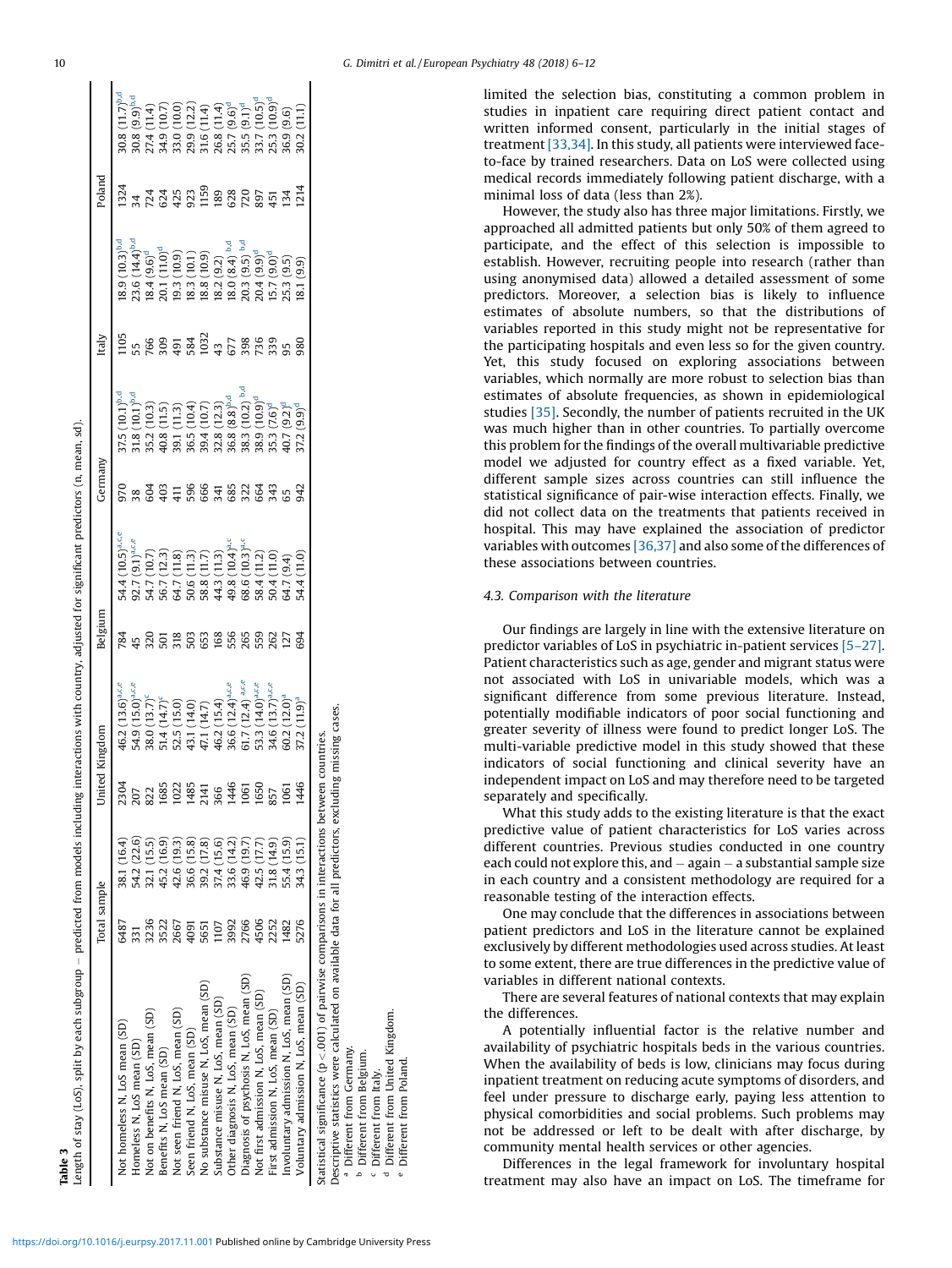<span id="page-5-0"></span>reviews of involuntary treatments varies across countries, and longer timeframes may lead to a delayed discharge of involuntary patients as compared to those voluntarily admitted.

Another possible explanation may be linked to the availability of social support in the community for people with severe mental disorders. Support through families [16–19] and social networks [\[20,21\]](#page-6-0), when available, may facilitate earlier discharges of patients.

Other factors related to the organisation, culture and traditions of mental health care in a given country can all influence clinical practice and decisions for admission and discharge of patients.

Of particular relevance may be funding mechanisms and subsequent financial incentives for earlier or later discharges, be it in state funded or insurance based health care systems [\[28\]](#page-6-0). Funding arrangements are important not only for the hospital treatment itself, but also for the availability of other services such as supported housing settings to accept patients quickly and facilitate earlier discharges. Differences across countries may also be related to varying levels of concerns about malpractice litigations. They may differ according to national legislations on medical responsibility and liability and influence different attitudes of medical professionals on early discharge of patients [\[38\]](#page-6-0).

### 4.4. Implications

Future research should aim to disentangle the complex impact of different socio-demographic and clinical characteristics of patients on LoS. This complexity is illustrated by the role of involuntary admissions. Overall, involuntary admission predicted significantly longer LoS, but the country with the highest proportion of involuntary patients, the UK, did not have the longest LoS. Furthermore, the substantial differences in LoS between countries are not explained by any of the predictor variables tested in this study. Thus, characteristics of psychiatric in-patients are predictive of LoS and they do vary across Europe, but they are not the reason for the large country differences in LoS. When we adjusted the LoS for the influence of all the significant predictor variables, the country differences even slightly increased. Thus, country differences in LoS are not explained by different patient characteristics, and research on understanding these differences needs to focus on other factors such as national contexts and practices.

Reducing the LoS of psychiatric in-patient care is a widely expressed aim of policies as shorter LoS is assumed to save money for mental health care. This would apply only if the beds that are freed up by patients who are discharged earlier are not filled with new patients who would not have been hospitalised before. Thus, substantial savings can be achieved only by the closure of beds and requires political decisions. Still, most patients and clinicians are likely to favour shorter LoS and earlier discharges, if possible. Strategies for achieving this may have to include effective social care for the socially disadvantaged patients with longer LoS, arranging professional support through rehabilitation and housing services, but also utilising resources in the patients' families and wider social networks [\[39,40\].](#page-6-0) The focus of specific national policies and service organisation for achieving this may vary depending on a range of aspects of the economic, legal and social context.

Studies from countries across the world can certainly help to identify some predictors that are of general importance and have some impact on LoS in very different contexts. However, the value of evidence from international studies for a given national context appears to be limited. Hence, national data is required to understand the complex determination of LoS in psychiatric inpatient care within a country. Such national research should explore more detailed and more specific predictor variables than considered in this study and may benefit from large routine data sets on some predictor variables and LoS, which should be increasingly available in the future. Finally, better descriptions and analyses of social and health care systems in different countries may lead to an understanding of the precise predictive value of similar characteristics in different countries.

#### Conflict of interest

None.

# Acknowledgments

This study was funded by the European Commission 7th Framework Programme. Grant agreement number is 602645. The views expressed in this publication are those of the authors and not necessarily those of the NHS, European Commission or Queen Mary University. The authors would like to grateful acknowledge the support of the funders, participants and wider COFI study group.

## References

- [1] Shen GC, Snowden LR. Institutionalization of [deinstitutionalization:](http://refhub.elsevier.com/S0924-9338(17)33004-3/sbref0005) a cross[national](http://refhub.elsevier.com/S0924-9338(17)33004-3/sbref0005) analysis of mental health system reform. Int J Ment Health Syst [2014;8:47.](http://refhub.elsevier.com/S0924-9338(17)33004-3/sbref0005)
- [2] Stensland M, Watson PR, Grazier KL. An [examination](http://refhub.elsevier.com/S0924-9338(17)33004-3/sbref0010) of costs, charges, and payments for inpatient psychiatric treatment in [community](http://refhub.elsevier.com/S0924-9338(17)33004-3/sbref0010) hospitals. Psychiatr Serv [2012;63:666](http://refhub.elsevier.com/S0924-9338(17)33004-3/sbref0010)–71.
- [3] Babalola O, Gormez V, Alwan NA, [Johnstone](http://refhub.elsevier.com/S0924-9338(17)33004-3/sbref0015) P, Sampson S. Length of [hospitalisation](http://refhub.elsevier.com/S0924-9338(17)33004-3/sbref0015) for people with severe mental illness. Cochrane Database Syst  $R_{\text{PV}}$  [201430:](http://refhub.elsevier.com/S0924-9338(17)33004-3/sbref0015)
- [4] Johnstone P, Zolese G. Systematic review of the [effectiveness](http://refhub.elsevier.com/S0924-9338(17)33004-3/sbref0020) of planned short hospital stays for mental health care. BMJ [1999;318:1387](http://refhub.elsevier.com/S0924-9338(17)33004-3/sbref0020)–90.
- [5] Bessaha ML, Shumway M, Smith ME, Bright CL, Unick GJ. [Predictors](http://refhub.elsevier.com/S0924-9338(17)33004-3/sbref0025) of hospital length and cost of stay in a national sample of adult patients with [psychotic](http://refhub.elsevier.com/S0924-9338(17)33004-3/sbref0025) disorders. Psychiatr Serv [2017;68\(6\):559](http://refhub.elsevier.com/S0924-9338(17)33004-3/sbref0025)–65.
- [6] Newman L, Harris V, Evans LJ, Beck A. Factors Associated with Length of Stay in Psychiatric Inpatient Services in London, UK. Psychiatr Q. doi: [10.1007/s11126-](http://doi.org/10.1007/s11126-017-9498-7) [017-9498-7](http://doi.org/10.1007/s11126-017-9498-7)
- [7] Douzenis A, Seretis D, Nika S, Nikolaidou P, [Papadopoulou](http://refhub.elsevier.com/S0924-9338(17)33004-3/sbref0035) A, Rizos EN, et al. Factors affecting hospital stay in [psychiatric](http://refhub.elsevier.com/S0924-9338(17)33004-3/sbref0035) patients: the role of active [comorbidity.](http://refhub.elsevier.com/S0924-9338(17)33004-3/sbref0035) BMC Health Serv Res 2012;12:166.
- [8] Frieri T, [Montemagni](http://refhub.elsevier.com/S0924-9338(17)33004-3/sbref0040) C, Rocca G, Rocca P, Villari V. Clinical outcome and length of stay in an Italian Psychiatric [Emergency](http://refhub.elsevier.com/S0924-9338(17)33004-3/sbref0040) Service. Soc Psychiatry Psychiatr Epidemiol [2013;48:1013](http://refhub.elsevier.com/S0924-9338(17)33004-3/sbref0040)–20.
- [9] Wolff J, Mccrone P, Patel A, Kaier K, Normann C. [Predictors](http://refhub.elsevier.com/S0924-9338(17)33004-3/sbref0045) of length of stay in [psychiatry:](http://refhub.elsevier.com/S0924-9338(17)33004-3/sbref0045) analyses of electronic medical records. BMC Psychiatry [2015;15:238](http://refhub.elsevier.com/S0924-9338(17)33004-3/sbref0045).
- [10] Page AC, [Cunningham](http://refhub.elsevier.com/S0924-9338(17)33004-3/sbref0050) NK, Hooke GR. Using daily monitoring of psychiatric symptoms to evaluate hospital length of stay. BJPsych Open. [2016;2:341](http://refhub.elsevier.com/S0924-9338(17)33004-3/sbref0050)–5.
- [11] Smith JL, De Nadai AS, Storch EA, [Langland-Orban](http://refhub.elsevier.com/S0924-9338(17)33004-3/sbref0055) B, Pracht E, Petrila J Correlates of length of stay and boarding in Florida Emergency [Departments](http://refhub.elsevier.com/S0924-9338(17)33004-3/sbref0055) for patients with psychiatric diagnoses. Psychiatr Serv [2016;67:1169](http://refhub.elsevier.com/S0924-9338(17)33004-3/sbref0055)–74.
- [12] Pauselli L, Verdolini N, [Bernardini](http://refhub.elsevier.com/S0924-9338(17)33004-3/sbref0060) F, Compton MT, Quartesan R. Predictors of length of stay in an inpatient [psychiatric](http://refhub.elsevier.com/S0924-9338(17)33004-3/sbref0060) unit of a General Hospital in Perugia, Italy. Psychiatr Q. 2017;88:129–40, [doi:http://dx.doi.org/10.1007/s11126-016-](http://refhub.elsevier.com/S0924-9338(17)33004-3/sbref0060) [9440-4](http://dx.doi.org/10.1007/s11126-016-9440-4)[.](http://refhub.elsevier.com/S0924-9338(17)33004-3/sbref0060)
- [13] Shinjo D, [Tachimori](http://refhub.elsevier.com/S0924-9338(17)33004-3/sbref0065) H, Sakurai K, Ohnuma T, Fujimori K, Fushimi K. Factors affecting prolonged length of stay in [psychiatric](http://refhub.elsevier.com/S0924-9338(17)33004-3/sbref0065) patients in Japan: A retrospective [observational](http://refhub.elsevier.com/S0924-9338(17)33004-3/sbref0065) study. Psychiatry Clin Neurosci 2017;71:542–53, [doi:http://dx.doi.org/10.1111/pcn.12521.](http://refhub.elsevier.com/S0924-9338(17)33004-3/sbref0065)
- [14] Miller KA, [Hitschfeld](http://refhub.elsevier.com/S0924-9338(17)33004-3/sbref0070) MJ, Lineberry TW, Palmer BA. How does active substance use at psychiatric admission impact suicide risk and hospital [length-of-stay.](http://refhub.elsevier.com/S0924-9338(17)33004-3/sbref0070) J Addict Dis [2016;35:291](http://refhub.elsevier.com/S0924-9338(17)33004-3/sbref0070)–7.
- [15] Ries RK, [Yuodelis-Flores](http://refhub.elsevier.com/S0924-9338(17)33004-3/sbref0075) C, Roy-Byrne PP, Nilssen O, Russo J. Addiction and suicidal behavior in acute [psychiatric](http://refhub.elsevier.com/S0924-9338(17)33004-3/sbref0075) inpatients. Compr Psychiatry 2009;50:93–9, [doi:http://dx.doi.org/10.1016/j.comppsych.2008.07.003.](http://refhub.elsevier.com/S0924-9338(17)33004-3/sbref0075)
- [16] He H, Ning Y, [Rosenheck](http://refhub.elsevier.com/S0924-9338(17)33004-3/sbref0080) R, Sun B, Zhang J, Zhou Y. Is severity of family burden a correlate of length of stay. Psychiatry Res [2015;230:84](http://refhub.elsevier.com/S0924-9338(17)33004-3/sbref0080)–9.
- [17] Cheng JE, Shumway M, Leary M, [Mangurian](http://refhub.elsevier.com/S0924-9338(17)33004-3/sbref0085) CV. Patient factors associated with extended length of stay in the [psychiatric](http://refhub.elsevier.com/S0924-9338(17)33004-3/sbref0085) inpatient units of a large urban county hospital. Community Ment Health J [2016;52:658](http://refhub.elsevier.com/S0924-9338(17)33004-3/sbref0085)–61.
- [18] Zhang J, Harvey C, Andrew C. Factors [associated](http://refhub.elsevier.com/S0924-9338(17)33004-3/sbref0090) with length of stay and the risk of readmission in an acute psychiatric inpatient facility: a [retrospective](http://refhub.elsevier.com/S0924-9338(17)33004-3/sbref0090) study. Aust N Z J Psychiatry [2011;45:578](http://refhub.elsevier.com/S0924-9338(17)33004-3/sbref0090)–85.